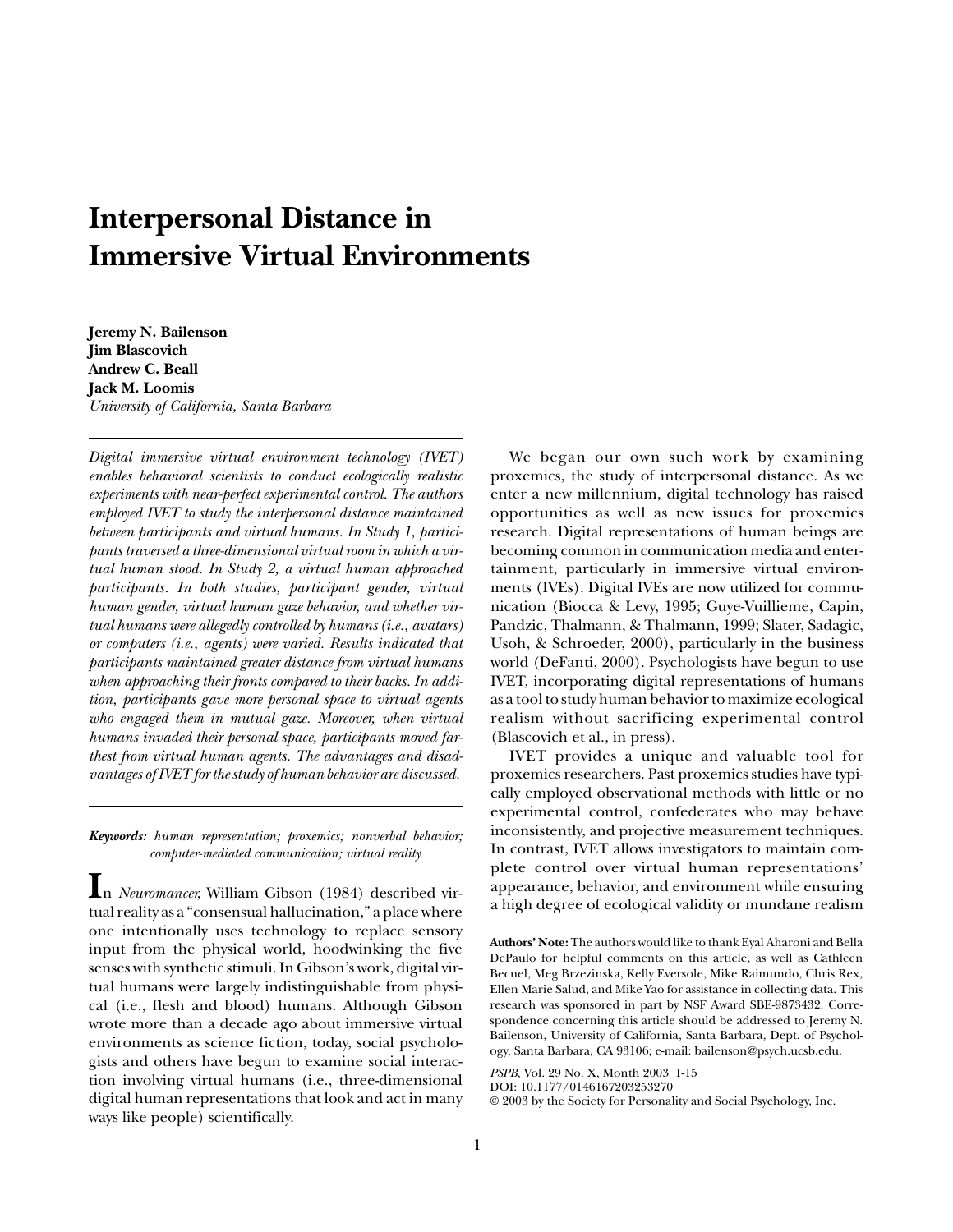(Blascovich, 2001; Loomis, Blascovich, & Beall, 1999). In addition, because specification of the exact location and orientation of the participant is a key and necessary technological aspect of IVET, proxemic behavior can be measured accurately online, continuously and covertly. Furthermore, using IVET, researchers can ensure that participants' eye height is matched with eye height of others in the IVEs, improving the salience of gaze manipulations and controlling for status differences due to height. Consequently, researchers have begun to use virtual environments as a tool to investigate personal space (Bailenson, Beall, Blascovich, Weisbuch, & Raimmundo, 2001; Bailenson, Blascovich, Beall, & Loomis, 2001; Krikorian, Lee, Chock, & Harms, 2000; Reeves & Nass, 1996; Sommer, 2002).

In a previous study (Bailenson, Blascovich, et al., 2001), we demonstrated nonverbal compensation effects (Argyle & Dean, 1965; Burgoon, Stern, & Dillman, 1995; Patterson & Webb, 2002) in an experiment in which participants interacted with virtual humans. Compensation in nonverbal behavior typically occurs when people use different types of gestures to maintain and regulate an appropriate level of interpersonal immediacy (Mehrabian, 1967). For example, people increase their interpersonal distance from interactants who engage them in mutual gaze.

In our previous study, participants walked up to virtual humans ostensibly to memorize certain features of their clothes. We manipulated the degree of mutual gaze exhibited by the virtual humans and continuously measured the distance between participants and the virtual humans. Our results demonstrated that, proxemically, in some ways, participants treated virtual agents as if they were actual humans. Participants rarely violated a personal space bubble of 40 cm and, furthermore, approached more closely to the back compared to the front of virtual people. Moreover, we demonstrated compensation effects in IVEs—participants maintained a greater distance from virtual humans who maintained constant mutual gaze than from virtual humans that did not. However, this first study left some crucial questions unanswered because only virtual humans that were actually and perceived to be computer controlled served as the interactants.

Blascovich and colleagues' threshold model of social influence within virtual environments (Blascovich, 2001, in press; Blascovich et al., in press) specifies the behavioral impact of two types of virtual humans, embodied agents and avatars. Preset computer algorithms completely control the former and another human being controls the latter on-line. According to Blascovich et al.'s model, at any given level of realism (conglomeration of social, behavioral, anthropometric, and photographic realism), a lower social influence threshold exists for avatars than for agents on deliberate, high-level (e.g., conscious or controlled) responses but relatively equal social influence exists on automatic, low-level (e.g., unconscious, uncontrolled) responses (see Figure 1). In other words, holding all sensory information constant, knowledge that a human controls a representation (i.e., avatar) will result in greater social influence than a comparable representation controlled by a computer program (i.e., agent) for high-level but not low-level responses. Hence, for high-level responses (e.g., meaningful conversations), the slope of the social influence threshold is relatively steep, but for low-level responses (e.g., reflexes, less consciously controlled processes), the slope of the threshold is relatively shallow (see Figure 1). It can be argued that proxemics involves a fairly automatic, low-level form of social influence, such that it is regulated without regard to conscious beliefs about the agency of a virtual person (Gifford, 1996).

Agency beliefs should have a noticeable effect on the use of more conscious, high-level nonverbal compensation. In certain situations, people compensate for inappropriate increases in intimacy or immediacy (Burgoon et al., 1995). In other words, if Person A uses signals such as interpersonal distance, gaze, gait, or facial expression to indicate an increase in immediacy toward Person B, then person B should compensate by decreasing immediacy using a similar type of signal. On the other hand, if the increase in immediacy is appropriate, then reciprocity could occur, such that Person B will mimic Person A's increase in immediacy. Usually this reciprocation of immediacy occurs when Person B wants to confirm closeness in a relationship (Manusov, 1995). However, previous research on immediacy and gesture has demonstrated mixed results, sometimes finding compensation, other times finding reciprocity (Andersen, Guerrero, Buller, & Jorgensen, 1998; Hale & Burgoon, 1984). In the current set of studies, we expected to find more reciprocity with avatars than with agents because it is doubtful that participants would seek to form close relationships (i.e., increase immediacy) with an embodied computer algorithm.

Our previous study utilized only male agents. In that study, we found an interaction between the gender of participants and the agents' gaze behavior such that female participants regulated their personal space as a function of the agents' gaze behavior more than did male participants. In the current studies, we utilized both male and female virtual humans to further investigate that gender difference.

# *Overview of Experiments*

We immersed participants in a single virtual environment containing a virtual human. In both studies reported in this article, we varied the same virtual human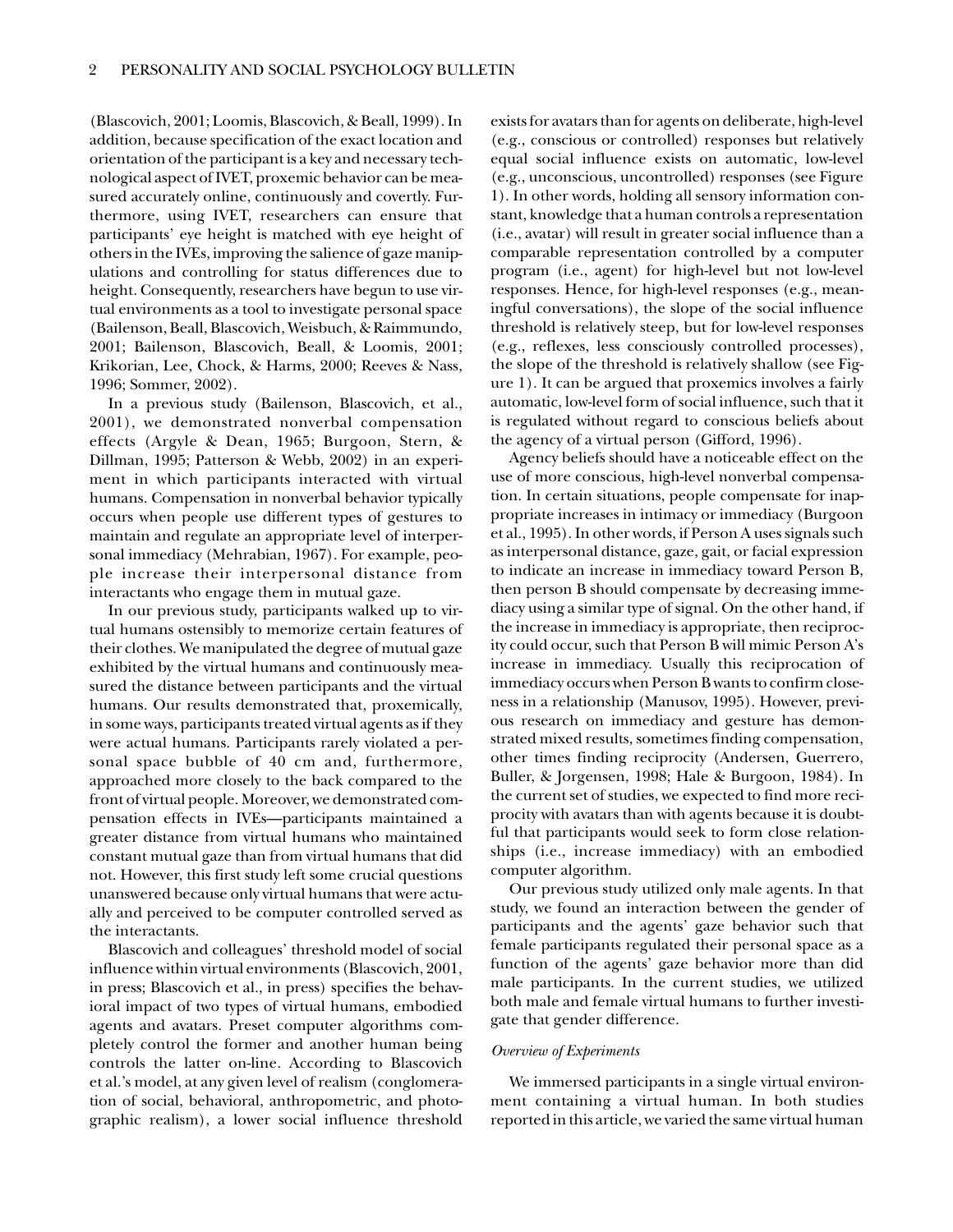

**Figure 1 Specification of the Blascovich et al. (in press) model of social influence.**

NOTE: The surface in the graph depicts the threshold of social influence. Values above the surface indicate social influence. High values on the Y-axis indicate high realism.

characteristics: gender, agency (agent vs. avatar; i.e., whether they were apparently controlled by a computer or by another human), and gaze behavior (mutual gaze or not). We measured participants' behaviors, including interpersonal distance, memory, and self-reported social presence and affect ratings.

In Experiment 1, participants were asked to memorize labels on virtual humans' shirts. As participants walked about the virtual environment, we tracked their position and orientation unobtrusively and automatically. Our hypotheses stem from research on compensation effects discussed above as well as our theoretical model (Blascovich, 2001, in press; Blascovich et al., in press). We hypothesized that participants would leave a larger personal space bubble around virtual humans who maintained eye gaze with the participants than around virtual humans who did not. In addition, in line with Blascovich et al.'s arguments regarding social influence, we predicted that participants would maintain more space around agents who engaged them in mutual gaze than agents who did not but less difference in space around avatars in the two gaze conditions. Across our manipulations, we predicted that the shape of the personal space bubble maintained around virtual humans would be similar to that maintained around actual humans in past studies (see Sommer, 2002, for a review). We also hypothesized that participants would maintain more space in front of than behind virtual humans based on our previous findings (Bailenson, Blascovich, et al., 2001) as well as other literature (Burgoon et al., 1995).

In Experiment 2, participants stood while a walking virtual human approached them and invaded participants' personal and body space. We measured participants' movements and posture changes as the virtual human invaded their space and elicited social presence and affect ratings from the participants. We made no a priori predictions for Experiment 2.

## EXPERIMENT 1

# *Methods*

## *DESIGN*

We manipulated one within-subject factor, virtual human gender, and three between-subject factors: gaze behavior, participant gender, and agency. There were two levels of gaze behavior (high vs. low). In the high level, the virtual human blinked his or her eyes at a natural rate and turned his or her head to gaze at participants' faces as they traversed the IVE. In this condition, the virtual humans' heads turned up to 85 degrees in either direction. In the low level, the virtual humans' eyes were closed and the head did not turn. Figure 2 illustrates male and female virtual humans with their eyes opened and closed. Finally, there were also two levels of agency (agent and avatar). Even though the actual behavior of the virtual humans was identical in both levels, we led participants to believe that the virtual human was either an agent or an avatar.

Participants completed two blocks of trials—one block with female virtual humans and one block with male virtual humans. There were five trials in each block, and order of blocks was counterbalanced across participants.

## *MATERIALS AND APPARATUS*

The virtual room was modeled as  $7.2 \text{ m} \times 6.4 \text{ m} \times 4.5 \text{ m}$ high, approximately 75% of the space of the physical room in which the experiment was conducted. This design ensured that participants did not walk into any physical walls during the study. Figure 3 depicts the location of the virtual human and the starting point of the participant. The virtual humans' eye height was approximately 1.7 m. Labels on the front of their shirts depicted names and labels on the back of their shirts depicted numbers. Participants themselves were not rendered. Hence, although participants could move about the IVE and see the virtual human in the room, they did not see any animated representation of themselves or any parts of their own bodies. We set the eye height of all participants at 1.7 m, the same height as the virtual humans' eyes. In doing so, we controlled for height differences as well as maximized the probability that participants noticed gaze behavior on the part of the virtual humans.

The technology used to render the IVEs is described in detail in Bailenson, Blascovich, et al. (2001). Figure 4 shows a participant wearing the equipment. Participants wore a head-mounted display (HMD) that includes a dis-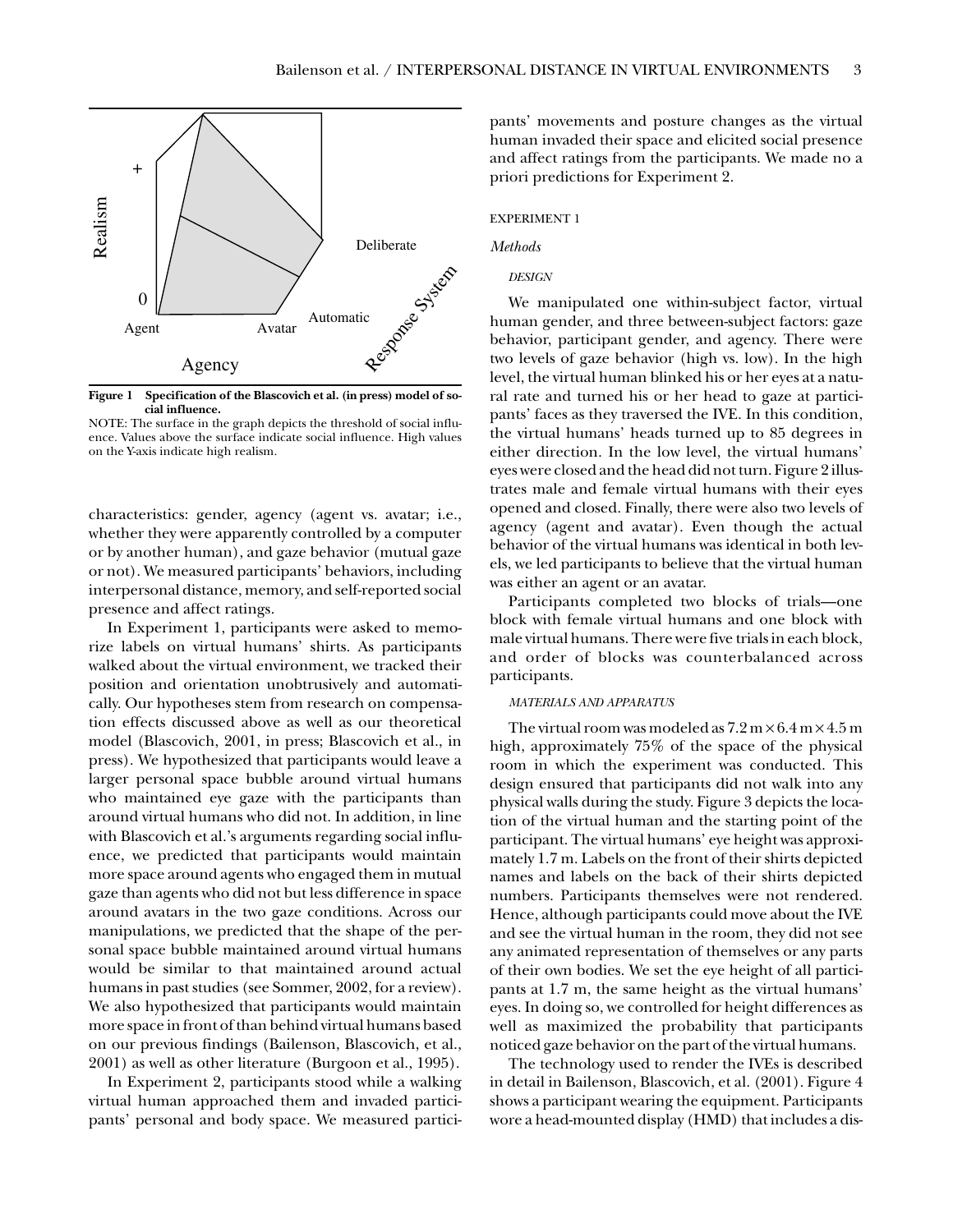

**Figure 2 Pictures of the male and female virtual humans.** NOTE: Pictures on the left depict the high gaze condition and pictures on the right depict the low gaze condition.

play monitor over each eye. The system redraws the virtual scene separately for each eye (to provide stereoscopic depth) approximately 30 times a second. Using our position and orientation tracking systems, it is possible for participants to experience realistically dynamic and stereoscopic visual input. In other words, the specific view drawn in the HMD depends on where the participant is standing in the physical room and which way he or she is looking. Users often describe the experience like "being inside a movie." There was no collision detection. In other words, a participant could walk through the virtual human or through a virtual wall without receiving any haptic cues.<sup>1</sup> While wearing the HMD, participants could not see any part of the physical world.

# *PARTICIPANTS*

We recruited students from an introductory psychology class to serve as participants for pay or for experimental credit. There were 10 participants in each of the eight between-subjects conditions resulting from crossing participant gender, agency, and gaze behavior for a total of 80 participants in the study. Participants' age ranged from 18 to 30, with a mean of 19.61 (*SD*= 1.92).

# *PROCEDURE*

*Avatar condition*. The experimenter introduced the participant to two other "participants" (actually confederates), one man and one woman. The experimenter then assigned experimental roles to the three people via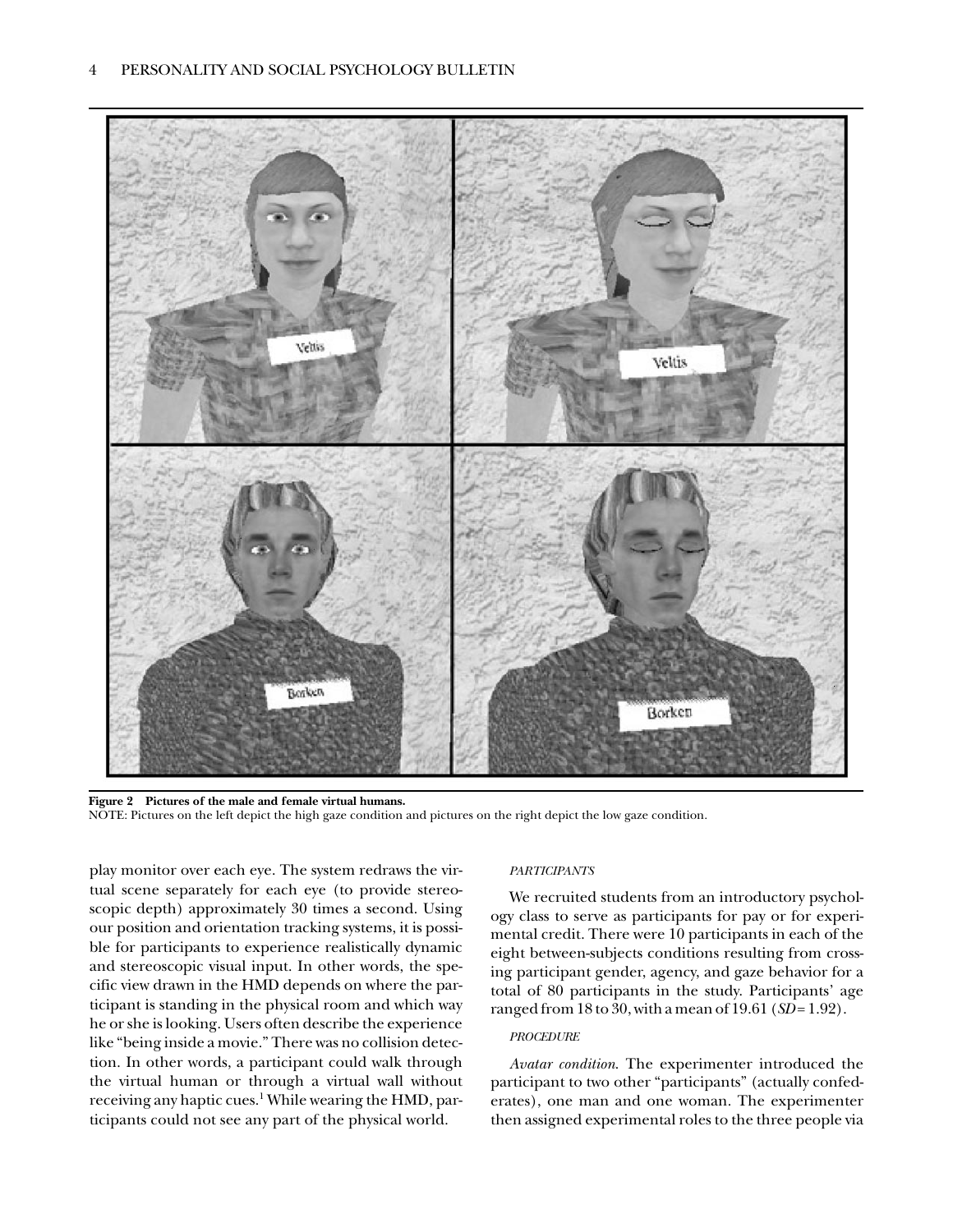

**Figure 3 A diagram depicting the relative locations of the virtual human and participants' starting point in the virtual room. The scale is in meters.**

a bogus chance device, drawing coins from a bag. The participant always was assigned the role of "walking person," whereas the confederates were the "stationary people."

Participants received instructions that they would be performing a memory test. They read the following paragraph:

In the following experiment, you will be walking around in a series of virtual rooms. In the rooms with you will be a stationary person. The stationary person is wearing a white patch on the front of his or her shirt. A name is written on that patch. There is a similar patch on the back of the shirt. On the back patch, a number is written. Your job is to walk over to the person in the room and to read the name and number on the patches. First, read the back patch and then read the front patch. Later on, we will be asking you questions about the names and numbers of the person in each room. We will also be asking you about their clothing, hair color, and eye color.

The participant and the confederates then viewed pictures of how they would look to each other in the virtual world (all pictures of the participants' avatars matched the participants in terms of hair color and gender). The experimenter told them that the confederates would be (i.e., would control the behavior of) the other stationary people in the virtual environment. The participant and confederates then put on the HMDs.

*Agent condition*. In the agent condition, the experimenter introduced each participant to two experimental assistants. The assistants remained in the room to keep the number of real people in the actual room constant across conditions. We then told participants that the computer was controlling the behavior of the stationary people in the virtual environment and showed participants pictures of the stationary agents.<sup>2</sup> Next, the participant put on an HMD.

*Common procedures*. To become accustomed to the equipment and traversing the virtual environment traversal, participants first explored an empty virtual room while wearing the HMD for approximately 1 min. After the practice exploration, we inserted the representation of the stationary virtual human into the virtual room and participants began the first block of trials. Figure 2 shows the relative size of the labels on front of the virtual human's shirt and Figure 3 shows the spatial relationship between the virtual human and the actual human. The virtual human faced virtual south and the participant began facing virtual north. Next, the participant walked from the starting point to the back of the virtual human. She or he read the number on the virtual human's back and then walked to the virtual human's front. After reading the front patch, the participant returned to the starting point and waited for the next trial. The labels on the virtual humans' shirts were large enough to read from approximately .75 m away, and the front and back labels were identical in size and shape.

For each of the five trials in a block, the specific virtual human differed via different colored shirts, different colored hair, and different names and numbers. Across participants, names, numbers, and other features appeared in each serial trial position an equal number of instances. Blocks lasted between 5 and 15 min, depending on the participant's walking speed. Participants had an opportunity to rest without wearing the HMD between blocks. The two blocks featured either male or female virtual humans. In the avatar condition, while the participant rested, we switched which confederate wore the HMD, such that the confederate of appropriate gender was matched with the appropriate experimental condition. Confederates and experimental assistants remained in the corner of the room during the experiment.

After participants completed the two blocks, they removed the HMDs and were given a pen-and-paper recall test. For the recall test, participants were instructed to "recall all the names and numbers on the patches." After the recall test, participants received a matching test in which all the names and numbers were listed. Their task was to draw lines that connected the name of the virtual human on a specific trial to the number of that virtual human on the same trial. We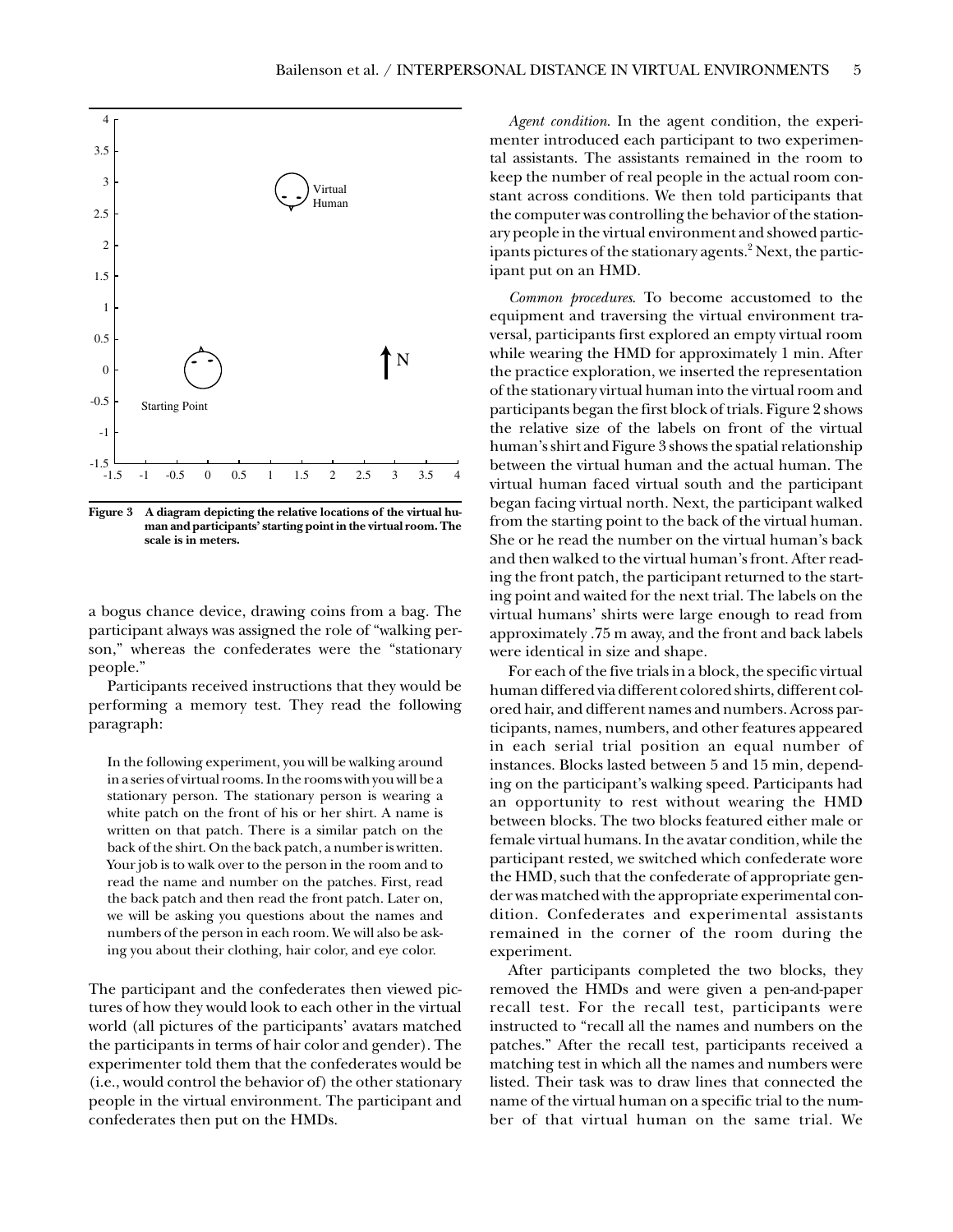

**Figure 4 A depiction of our virtual environment system.**

NOTE: The components are (a) position tracking cameras, (b) head-mounted display (HMD) and orientation tracking sensor, and (c) image generator.

instructed participants to draw all 10 lines, guessing when they were unsure if a name went with a number.

Finally, after the recall test, participants wore the HMD for two more trials to complete a social presence questionnaire, one for a female virtual human and one for a male virtual human. For the questionnaire, a Likert-type scale (from  $-3$  to  $+3$ ) hung in space over the virtual human's head. Participants looked at the virtual human and the scale while the experimenter verbally administered the five-item social presence questionnaire designed to measure how much participants perceived the virtual human in the room to be like an actual person. The questions appear in Appendix A. In addition, participants rated their affect, or "how much they liked the virtual humans," on a similar scale, with higher numbers corresponding to positive affect.

# *Results*

Participants neither reported nor appeared to have any difficulty navigating the virtual space. After the study, none of the participants reported suspicion of the confederates or guessed that proxemic behaviors were under scrutiny. All reported that they believed we were studying memory.

# *PERSONAL SPACE*

The computer system sampled participants' positions at 18 Hz. Figure 5 depicts the paths that a typical participant traversed over the 10 trials. Each sample indicates the participant's position in the virtual room at any given sampled point in time, allowing us to compute the distance between the participant and the center-point of the virtual human's head for each point in time during each trial.

We indexed personal space as the minimum or shortest distance that participants assumed between themselves and the virtual human across trials within a condition.<sup>3</sup> We chose minimum distance instead of average distance for two reasons. First, minimum distance is a traditional measure used by proxemics researchers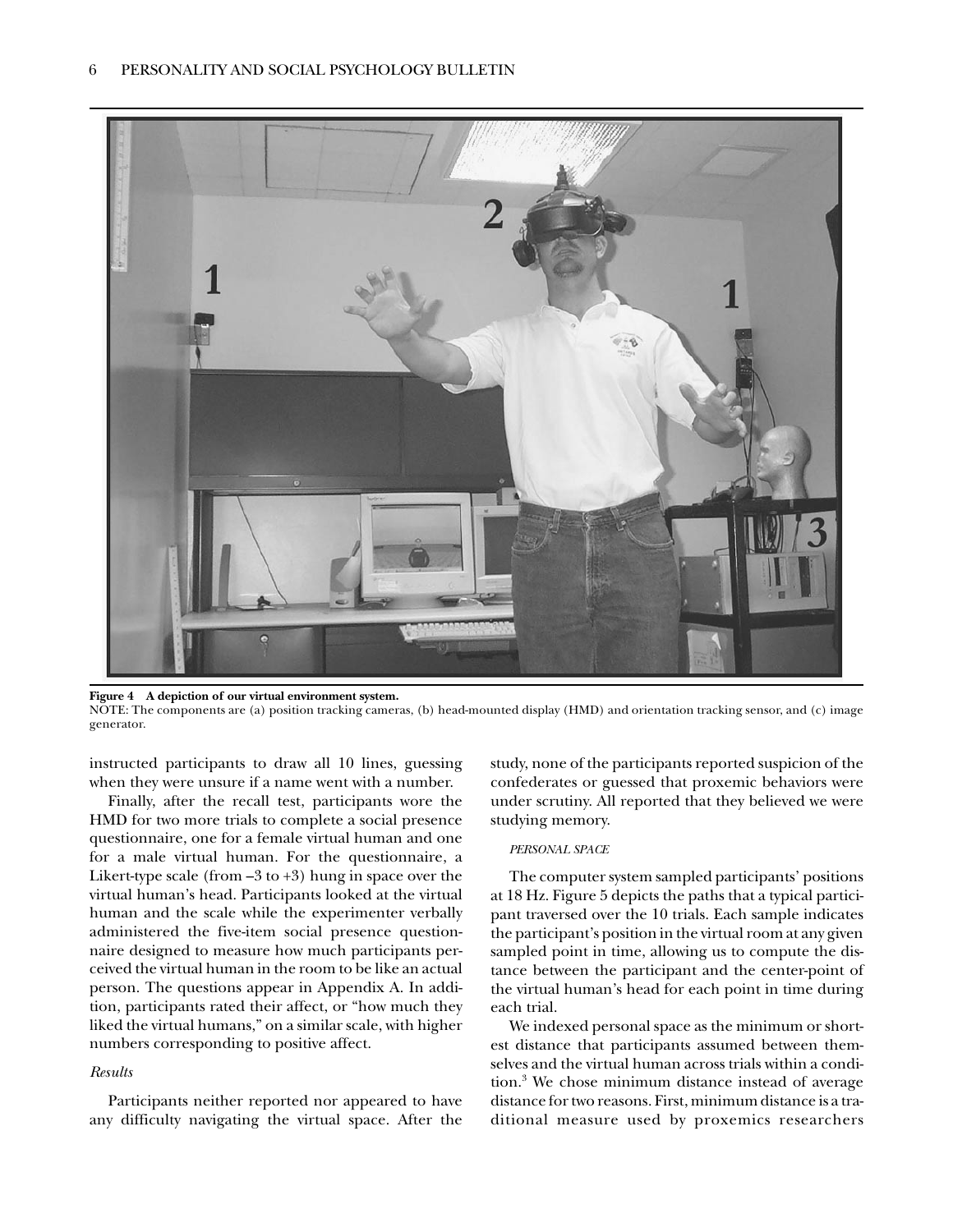

**Figure 5 An example of the 10 paths from a typical participant as she walks from the starting point around the back of the virtual human, then in front of the virtual human, and then back to the starting point.**

NOTE: Ticks on the axes represent meters and each point represents a location sample of the participant taken at 18 Hz.

(Hayduk, 1983). Second, because participants were instructed to read the labels, they spent more time at the optimal reading distance (which is a function of the optimal resolution) than other distances. Consequently, given the nature of the task, average distance does not accurately reflect participants' attention to nonverbal gaze behavior. Our previous study on proxemics in IVEs (Bailenson, Blascovich, et al., 2001) also utilized this measure.

First, we compared front minimum distance (i.e., while the participant was in front of the midpoint of the agent's head) to back minimum distance (i.e., the minimum distance while the participant was in back of the midpoint of the agent's head). The mean front minimum distance was .51 m (*SD* = .17). The mean back minimum distance was .45 m (*SD* = .17). The difference between mean front and back minimum distances was significant,  $t(79) = 5.01$ ,  $p < .001$ , and the two measures correlated with each other significantly,  $r = .81$ ,  $p < .01$ . The mean minimum distance here is similar in size to non-IVE-based proxemic studies that have employed this measure (e.g., Rogers, 1972, found a minimum distance of approximately .40 m). Table 1 shows the mean minimum distance (across front/back) by our betweensubject manipulations.<sup>4</sup>

We ran a four-way ANOVA with three between-subjects factors and one within-subjects factor (participant

**TABLE 1: Mean and Standard Deviation of Minimum Distance (in meters) Across Participant Gender, Gaze Behavior, and Agency**

| $1 - 1$        |                            |                   |
|----------------|----------------------------|-------------------|
|                | <b>Female Participants</b> | Male Participants |
| No mutual gaze |                            |                   |
| Agent          | .34(.14)                   | .38(.20)          |
| Avatar         | .48(.12)                   | .47(.13)          |
| Mutual gaze    |                            |                   |
| Agent          | .43(.16)                   | .54(.18)          |
| Avatar         | .49(.14)                   | .34(.12)          |

gender, gaze behavior, agency, and virtual human gender) and absolute minimum distance for each participant as the dependent variable. There was a main effect of virtual human gender, such that participants maintained greater distance from the female virtual human  $(M = .54, SD = .17)$  than the male virtual human  $(M = .46, SD = .16)$ ,  $F(1, 72) = 26.19$ ,  $p < .001$ . None of the other main effects approached significance.

There were two significant interactions. The first was between agency and gaze,  $F(1, 72) = 4.74$ ,  $p < .05$ . As Table 1 indicates, participants maintained a greater distance from agents who engaged them in mutual gaze than from agents who did not. This difference in response to mutual gaze did not occur with avatars. Follow-up tests of simple effects indicated that the difference between the mutual gaze condition (*M* = .48) and the no gaze condition  $(M = .36)$  was significant in the agent condition,  $t(39) = 2.31$ ,  $p < .05$ , but not in the avatar condition, *t*(39) = 1.37.

The second interaction was between participant gender and agency,  $F(1, 72) = 4.00$ ,  $p < .05$ . As Table 1 shows, female participants stayed farther away from avatars than from agents. Male participants did not show this difference. Follow-up tests of simple effects demonstrated that the difference between the avatar condition  $(M = .48)$ and the agent condition  $(M = .39)$  was significant for female participants,  $t(39) = 2.12$ ,  $p < .05$ , but not for male participants,  $t(39) = .95$ .

#### *SOCIAL PRESENCE RATINGS*

For social presence ratings, we summed the five responses on our questionnaire to provide an overall social presence score (Cronbach's  $\alpha$  = .80). A positive social presence score indicates that the participant perceived the virtual human as conscious and aware, whereas a negative score indicates that the participant perceived the virtual human as unconscious and unaware. According to the model depicted in Figure 1, participants should report a higher level of presence from gazing virtual humans than from static ones. The mean social presence rating was –3.83 (*SD* = 12.21), the minimum was –28, and the maximum was 22.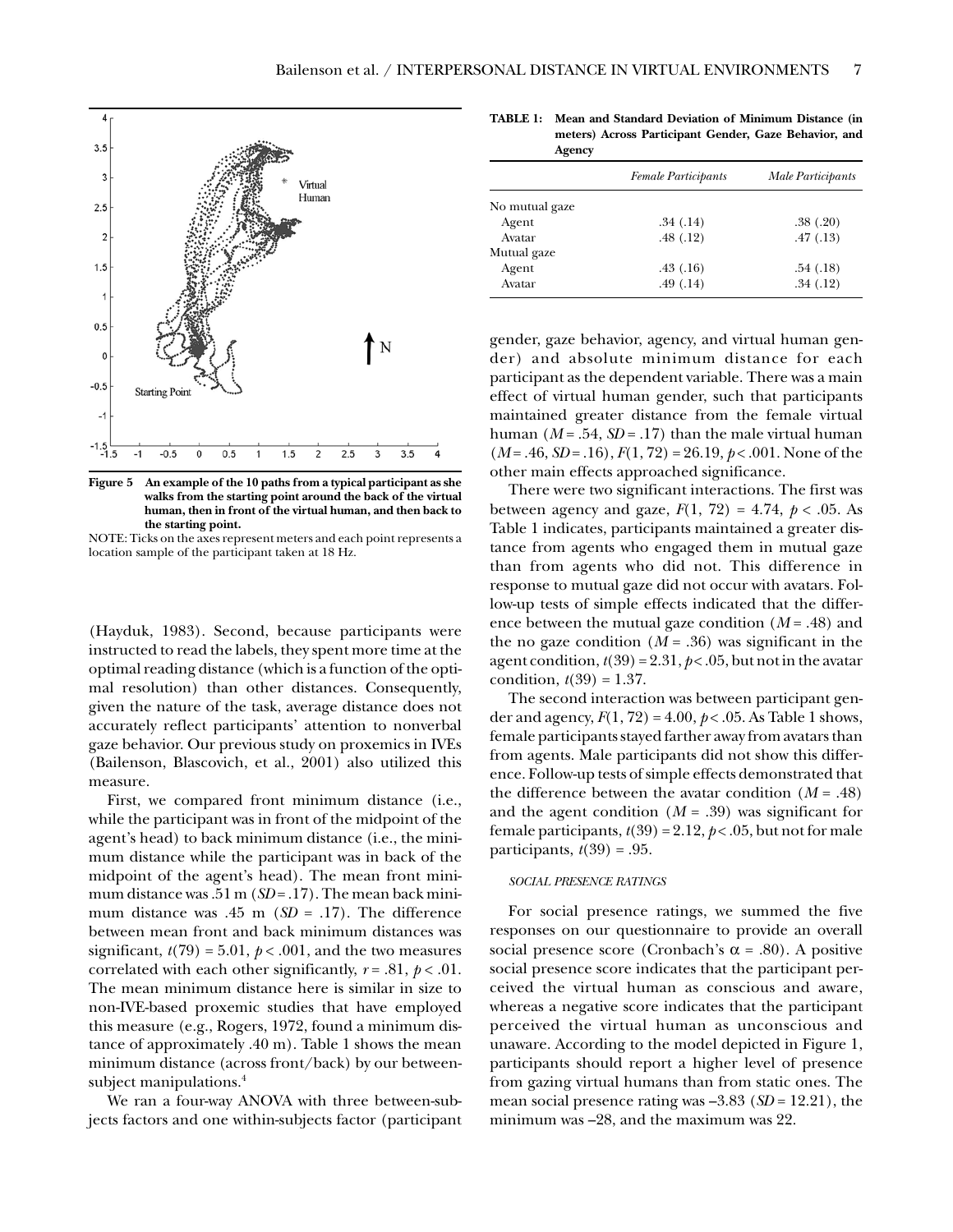We ran a four-way ANOVA with the same factors as the personal space analysis, this time with social presence ratings as the dependent variable. There was a main effect of mutual gaze, *F*(1, 72) = 35.69, *p* < .001. Participants reported a greater sense of social presence with virtual humans that demonstrated mutual gaze  $(M = 3.00,$  $SD = 9.25$ ) than with ones that did not ( $M = -10.65$ ,  $SD =$ 10.99). Furthermore, the correlation between social presence ratings and minimum distance was nil,*r* = .02.

# *AFFECT RATINGS*

Next, we examined affect ratings. Positive numbers indicated that participants liked the virtual human; negative numbers indicated dislike. The grand mean for affect was  $1.25$  (*SD* = 1.50). We then ran the four-way ANOVA with affect ratings as the dependent variable. There was a significant main effect of virtual human gender, such that participants liked the female virtual human  $(M = .80, SD = 1.35)$  less than the male virtual human (*M* = 1.25, *SD* = 1.37), *F*(1, 72) = 8.83, *p* < .005. No other effects were significant.

#### *MEMORY*

We ran the four-way ANOVA with the total number of names and numbers recalled as the dependent variable. The only significant effect was a main effect of agency,  $F(1, 72) = 5.50, p < .05$ . Participants' recall was higher for the names and numbers on the avatars  $(M = 5.98, SD =$ 2.14) than on the agents (*M* = 4.88, *SD* = 1.99). In other words, participants recalled the information more effectively when the virtual human was associated with an actual human being.

## DISCUSSION

The first experiment replicated and extended our previous results (Bailenson, Blascovich, et al., 2001). Regarding interpersonal distance, participants in this study clearly treated virtual humans in a manner similar to actual humans. The average minimum distance was close to a half-meter away, indicating that participants avoided intimate interpersonal distance between themselves and the virtual humans. In addition, the size and shape of the personal space bubble around the virtual humans closely resembled the shape of the bubble that people typically leave around real, nonintimate humans, with the front distance being larger than the back distance (Argyle, 1988). Furthermore, replicating our previous study, the personal space bubble changed as a function of realism and agency manipulations.

In line with our threshold model of social influence (Figure 1), when the virtual human was believed to be an avatar, driven by an actual human, less behavioral realism (e.g., mutual gaze behavior) was necessary for participants to maintain appropriate interpersonal distance. In other words, a belief that a virtual human was an avatar (i.e., an online representation of another person) deterred invasions of personal space. However, when the virtual human was believed to be an agent (i.e., driven by the computer), increased behavioral realism was necessary for participants to maintain appropriate interpersonal distance. This interaction between gaze and agency replicates the results from our previous work (Bailenson, Blascovich, et al., 2001). Furthermore, the finding that interpersonal distance changes as a function of participants' high-level beliefs about the virtual humans suggests that this type of social influence is not completely or always automatic but can be susceptible to explicit and conscious regulation.

We also found an interaction between agency and participant gender. Women maintained more space around avatars than agents, whereas men did not show this distinction. This gender pattern replicates our previous findings (Bailenson, Blascovich, et al., 2001): Women appear more sensitive than men to the characteristics of virtual humans in terms of interpersonal distance. This effect is consistent with data that women are more adept than are men at transmitting and receiving nonverbal information (see Hall, 1984, for a review). Finally, social presence ratings did not predict interpersonal distance. This may have occurred because of the difficulty of accurately capturing the notion of social presence ratings using questionnaires exclusively (Bailenson, Blascovich, et al., 2001). Participants may not be able to accurately self-report the degree to which they "attribute sentience" to a three-dimensional model. Consequently, behavioral measures such as interpersonal distance may be a better way to measure social influence within immersive virtual environments than self-report measures.

#### EXPERIMENT 2

In Experiment 1, participants approached stationary virtual humans, and we examined the degree of interpersonal distance that participants maintained between themselves and virtual humans standing still. In Experiment 2, we examined what happens when virtual humans walk and violate the personal space of participants. Again, we immersed participants in a room with virtual humans. As in the first study, participants examined the virtual humans and provided social presence and affect ratings. After participants finished the ratings task, we programmed the virtual humans to walk toward and "through" participants. In other words, the virtual humans invaded the personal and body space of the participants. We then measured how far participants moved away from the virtual humans as well as participants' verbal reactions to having their personal space invaded.

In Experiment 1, we found that participants' proxemic behavior was moderated by their agency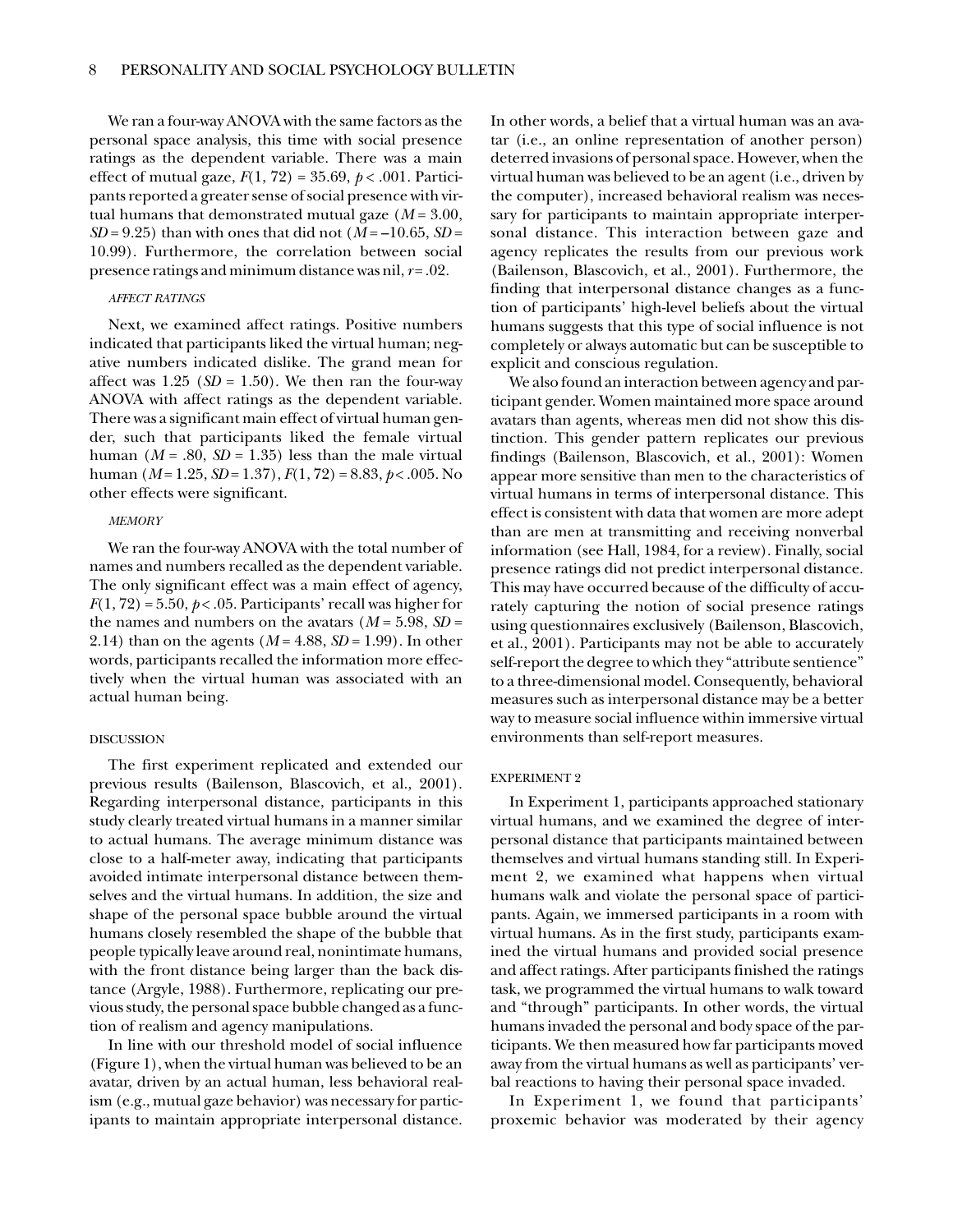

**Figure 6 The view of the immersive virtual environment (IVE) that participants saw in Experiment 2.** NOTE: This is an example of a female virtual human before she began to walk toward and through the participant. The floating bars were inserted to indicate the location of the physical walls of the room.

beliefs concerning the virtual humans and the gaze behavior of the virtual humans. In that study, participants had the opportunity to control their spacing behavior. However, in our second study, the virtual humans walked toward and then through participants' bodily space without any warning. Consequently, we expected that whatever participant response occurred might be a more "automatic" reaction, that is, a response less susceptible to control.

There were a number of other differences between this study and the first study. First, the three-dimensional models we used to embody the agents were different. Because the virtual humans needed to walk, it was necessary to create more complexly animated models. Consequently, the virtual humans had different heads and faces in Experiment 2 than in Experiment 1. Second, the study took place in a smaller physical room than the first study because we did not require our participants to walk all the way around the virtual human.

# *Methods*

# *DESIGN*

We manipulated the same independent variables as the first study: virtual human gender, gaze behavior, participant gender, and agency. As in the first study, we presented participants two separate trials—one with a female virtual human and one with a male virtual human. Order of trials was counterbalanced across participants.

#### *MATERIALS AND APPARATUS*

The physical room in which Experiment 2 took place was approximately  $3 \text{ m} \times 2.4 \text{ m} \times 3 \text{ m}$  high. The virtual environment had no walls or ceiling but we placed virtual ropes in the environment to square off a section to ensure that participants did not collide with the physical walls. Figure 6 shows a first-person view of the virtual human in the virtual room. The participants started inside of the virtual ropes, looking at the virtual human. As in the previous study, the virtual humans' eye height was approximately 1.7 m. Again, participants themselves were not rendered and we set the eye-height of participants to be the same height as the virtual humans' eyes.

# *PARTICIPANTS*

There were 10 participants in each of the eight between-subjects conditions resulting from crossing participant gender, agency, and gaze behavior, resulting in 80 total participants in the study.<sup>5</sup> Participants' age ranged from 18 to 25. Participants received experimental credit in an introductory psychology class for participation.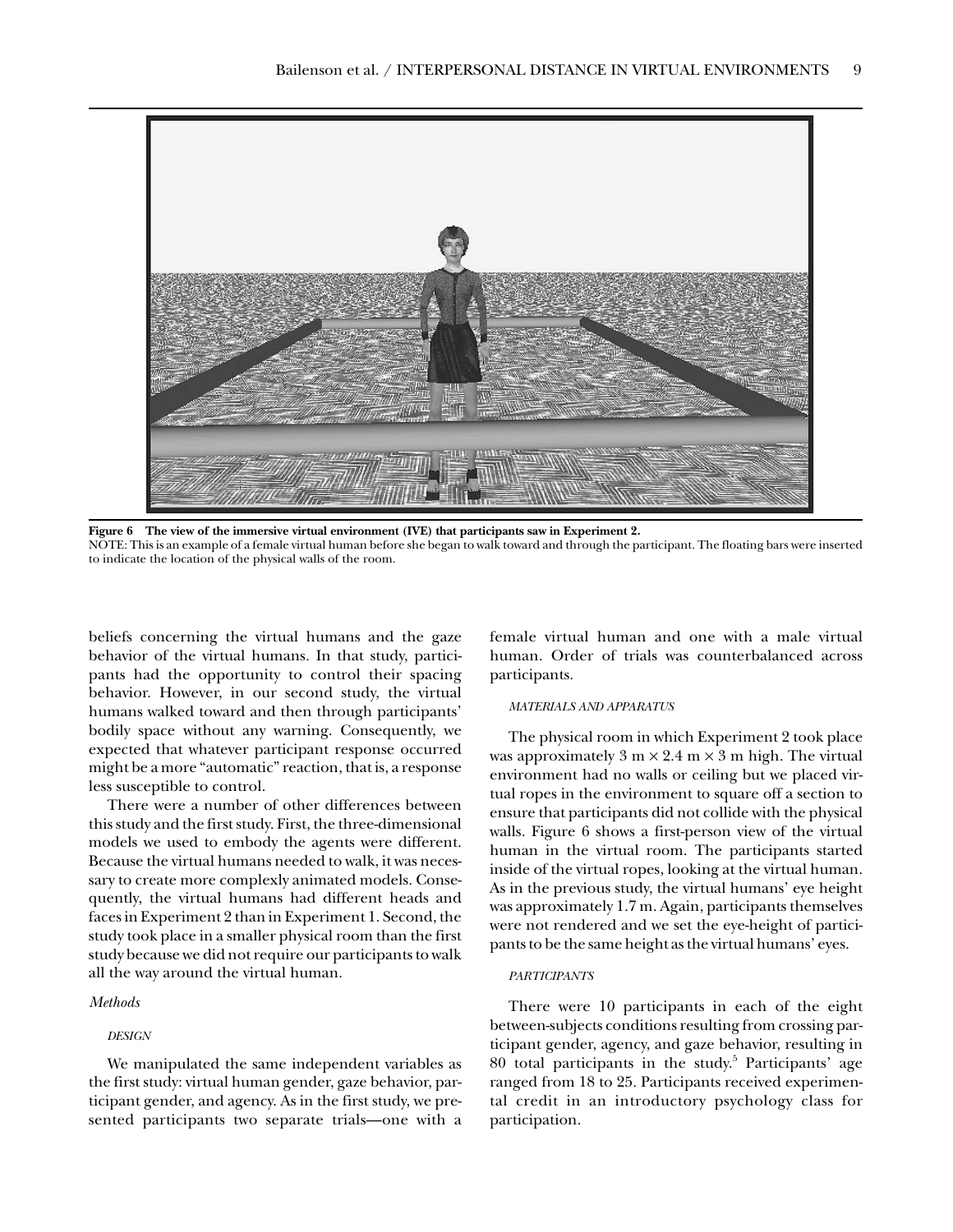#### *PROCEDURE*

The experimenter introduced participants in the avatar condition to two confederates, one man and one woman, and implemented the same rigged game of chance as in Experiment 1 to assign the three people to experimental roles. The participant always ended up in the same room, whereas the confederates went to one of two other rooms, depending on which virtual human gender condition the participant was assigned to first. The agent condition was similar to the avatar condition. Instead of sitting participants down with two confederates, we sat them down next to two experimental assistants. The assistants remained in the room for the duration of the study. We instructed participants that they would be "examining a virtual person and answering questions about him or her."

We then showed participants pictures of other virtual humans and told them that either a computer or the other people in the experiment (i.e., confederates) would be controlling the behavior of the virtual people depending on the participant's agency condition. Furthermore, we showed participants a picture of how they would look in the IVE. The experimenter showed them one of four pictures to match their gender and hair color. Participants then donned the HMD and were placed in an empty virtual room.

After 1 min of practice exploration, we inserted the representation of the virtual person into the virtual room and the participant began the trial. The participant first walked to the left side of the virtual human, then across the front of the virtual human, and then to the right side of the virtual human. Finally, we instructed them to walk to the front of the virtual human to ensure that they could read a Likert-type scale that we inserted over the virtual human's head. We then administered the same social presence and affect questions from Experiment 1.

After they answered the questions, we led participants back to the starting point and told them to stand comfortably. When they were comfortable, we pressed a key that prompted the virtual human to walk directly toward and then through the participant. After the virtual human walked through the participants, the trial was over.

Each trial took between 5 and 10 min, depending on the participant's walking speed. As in the previous study, participants had an opportunity to rest between trials. The two trials featured either a male or female virtual human. In the avatar condition, while the participant rested, we switched which confederate wore the HMD, such that the confederate of appropriate gender was matched with the appropriate experimental condition.

After the two trials, participants filled out an emotional reaction questionnaire that gauged how angry, scared, and startled they were when the virtual human walked through them. The questions appear in Appendix B, and participants indicated their agreement on a 7 point Likert-type scale.

# *Results*

As in the first study, participants neither reported nor were observed to have difficulties adjusting to the IVE, and none of them guessed we were studying their proxemic behavior.

#### *DISTANCING BEHAVIOR*

We examined the degree to which participants moved away from the virtual human when he or she invaded their space. As in the first study, the computer system sampled the participants' position at a rate of approximately 18 Hz. Figure 7 depicts where a given participant stood initially (Point  $P<sub>I</sub>$ ) and where the virtual human stood initially (Point V). When the virtual human began to walk and approach the participant, we measured how far away participants moved from Point  $P<sub>I</sub>$ . In other words, as the virtual human invaded their personal space, participants could move out of the way. Point  $P_M$  is the farthest point from  $P<sub>I</sub>$  to which the participant moved. We measured the distance between point  $P_V$  and point  $P_M$ . We refer to this measure as avoidance magnitude, the extent to which a participant moved away from the approaching virtual human. The virtual human walked at one-half m per second. The walk from the virtual human to the participant took approximately 1.5 s.

The mean avoidance magnitude was 5.41 cm (*SD* = 6.27), the minimum was 0.78 and the maximum was 36.26. Table 2 reports the avoidance magnitude by condition. We ran an ANOVA using the four factors discussed above (participant gender, gaze behavior, agency, and virtual human gender) and avoidance magnitude as the dependent variable. There was a main effect of agency such that participants moved farther away from the approaching embodied agent  $(M = 6.89, SD = 7.76)$ than the approaching avatar  $(M = 3.36, SD = 1.93)$ ,  $F(1,$ 70) = 7.87,  $p < .01$ . None of the other main effects approached significance.

Figure 8 shows participants' mean absolute avoidance magnitude over time as the virtual human approached for both avatars and for agents. The figure suggests that participants tended to move most after the virtual human made contact with them in the IVE. We added another within-subjects variable, contact time (before contact or after contact), to the four-way ANOVA reported above and found a reliable main effect of contact time, with the maximum avoidance magnitude before contact  $(M=3.39, SD=3.57)$  being smaller than the maximum avoidance magnitude after contact (*M* = 4.66,  $SD = 6.88$ ),  $F(1, 69) = 9.99$ ,  $p < .01$ . This suggests that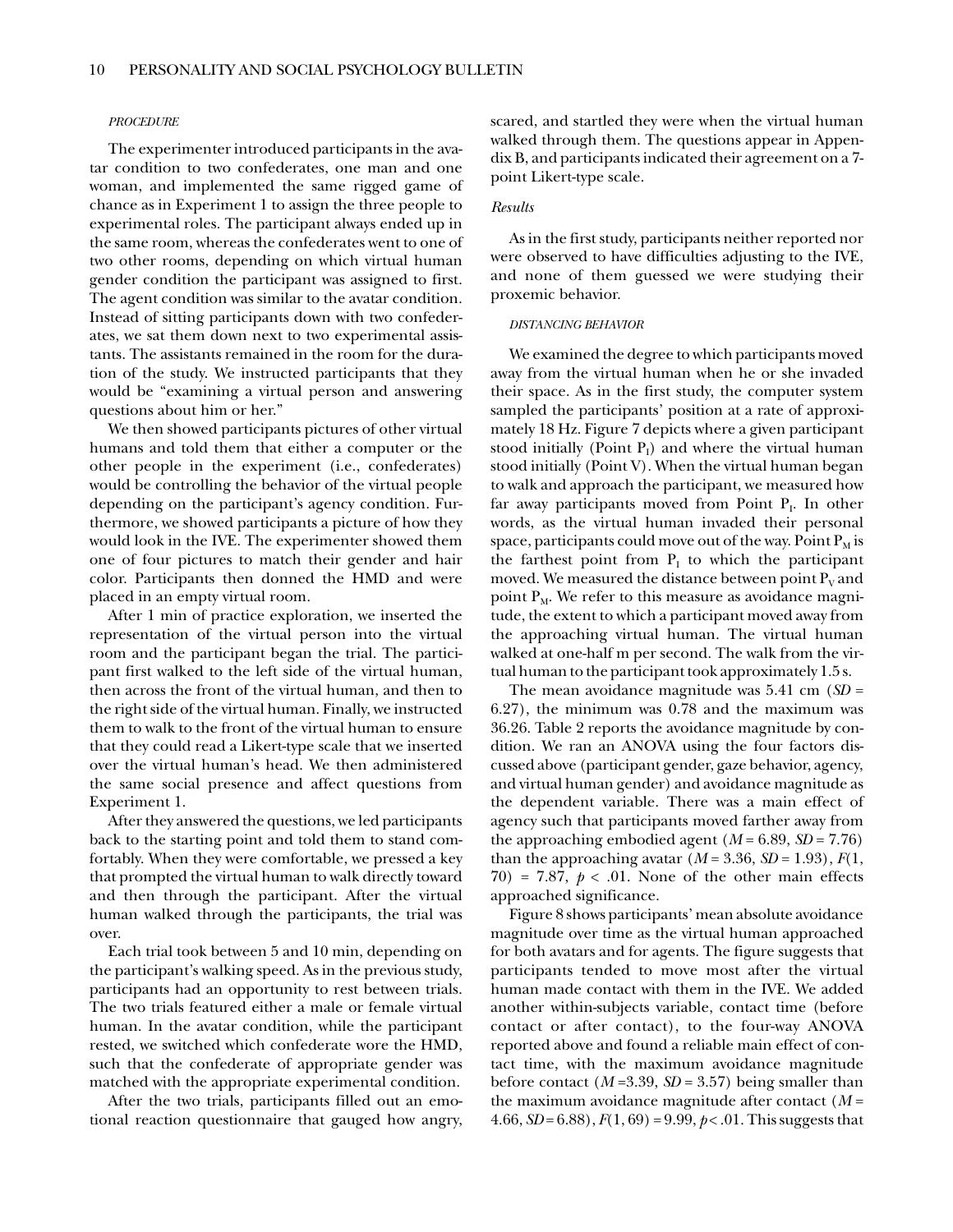

**Figure 7 The orientation of the virtual human and the participant in Experiment 2.**

NOTE: The dependent variable of interest was avoidance magnitude, the amount that participants moved away from the approaching virtual human. V = where the virtual human stood initially,  $P_M$  = the farthest point from  $P_I$  to which the participant moved,  $P_I$  = where a given participant stood initially.

the movement was a consequence of the virtual humans invading the participants' body space.

#### *SOCIAL PRESENCE RATINGS*

On the social presence ratings task, we computed the same social presence score as in Experiment 1 for each virtual human gender (Cronbach's  $\alpha$  = .82). The average social presence rating score was  $-1.44$  (*SD* = 10.91), the minimum was –28 and the maximum was 28. Thirtythree out of the 80 scores showed positive social presence.

We ran the four-way ANOVA with social presence ratings as the dependent variable. Table 3 depicts the social presence data by condition. As in Experiment 1, we found a significant main effect of mutual gaze,  $F(1, 70) =$ 46.06, *p* < .001. Participants reported a greater sense of social presence with virtual humans that demonstrated mutual gaze  $(M=1.64, SD=4.48)$  than with ones that did not (*M* = –3.93, *SD* = 4.31). We also found a main effect of agency,  $F(1, 72) = 28.03$ ,  $p < .001$ . Not surprisingly, participants reported more social presence with avatars (*M* = 1.17, *SD* = 5.20) than with agents (*M* = –3.26, *SD* = 4.24).

**TABLE 2: Mean and Standard Deviation of Avoidance Magnitude (in cm) Across Participant Gender, Avatar Gender, Gaze Behavior, and Agency**

|                | Male Virtual Humans               |                   |
|----------------|-----------------------------------|-------------------|
|                | <i>Female Participants</i>        | Male Participants |
| No mutual gaze |                                   |                   |
| Agent          | 5.60(8.10)                        | 5.65(4.55)        |
| Avatar         | 3.13(2.09)                        | 3.38(2.56)        |
| Mutual gaze    |                                   |                   |
| Agent          | 6.39(0.10)                        | 4.23(4.03)        |
| Avatar         | 4.66(6.51)                        | 4.69(3.93)        |
|                | <b>Female Virtual Humans</b>      |                   |
|                | <i><b>Female Participants</b></i> | Male Participants |
| No mutual gaze |                                   |                   |
| Agent          | 6.19 (6.43)                       | 4.49 (4.79)       |
| Avatar         | 1.92(1.17)                        | 2.32(2.03)        |
| Mutual gaze    |                                   |                   |
| Agent          | 4.70(6.46)                        | 3.62(1.98)        |
| Avatar         | 3.06(1.78)                        | 1.92 (1.17)       |



**Figure 8 Mean absolute avoidance magnitude over time as the avatar approaches for both avatars (line with squares) and for agents (line with circles).**

NOTE: The virtual human's head made contact with the participant at time 0. Error bars reflect +/–1 standard error of the mean and individual participants' data was averaged over 0.3-s windows for the plot.

In addition, there was a main effect of virtual human gender,  $F(1, 72) = 6.11$ ,  $p < .05$ . Participants experienced more social presence with the male virtual human ( $M = -$ .78,  $SD = 5.48$ ) than with the female virtual human ( $M = -$ 1.58,  $SD = 5.36$ ).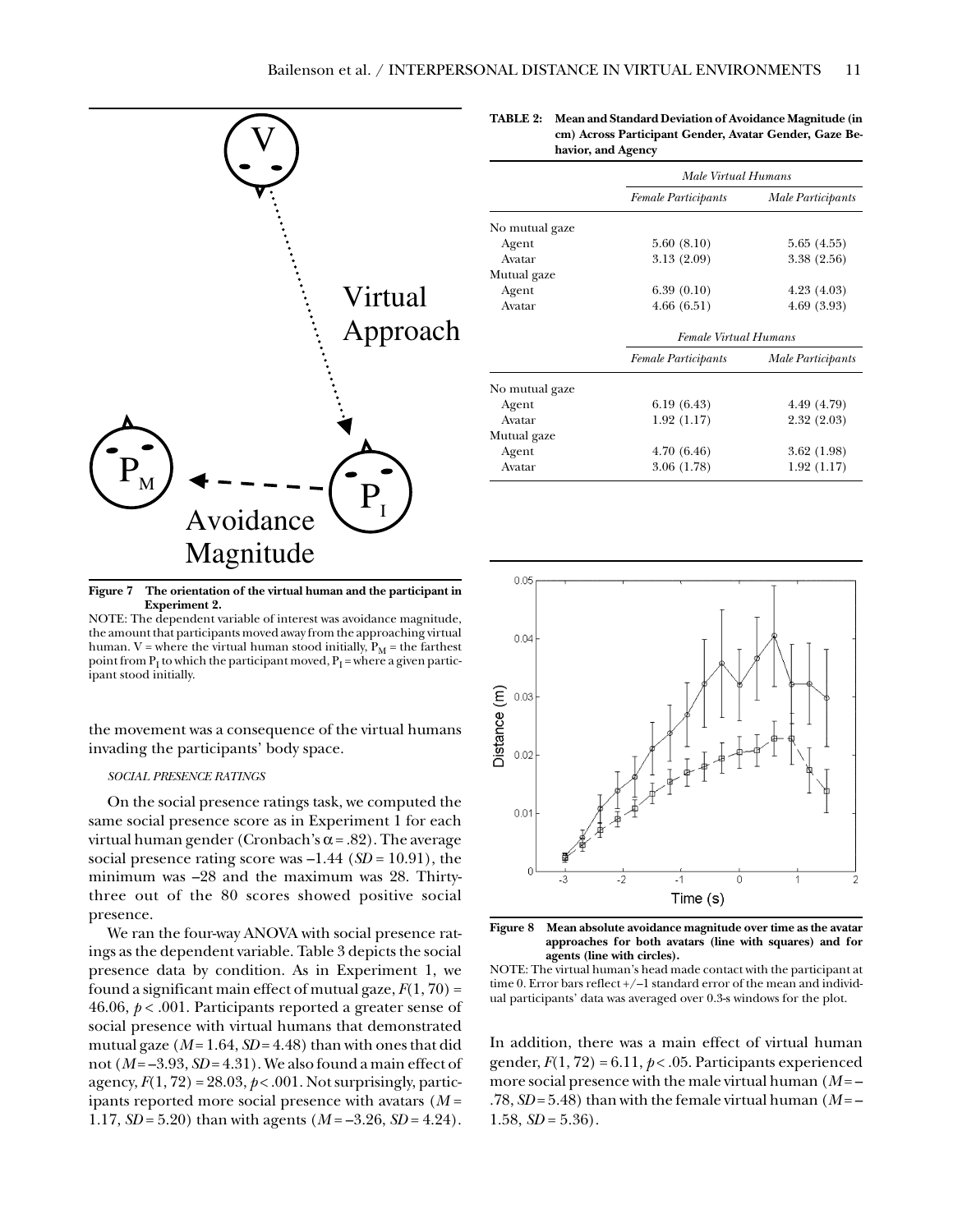|                | Male Virtual Humans          |                   |  |
|----------------|------------------------------|-------------------|--|
|                | Female Participants          | Male Participants |  |
| No mutual gaze |                              |                   |  |
| Agent          | $-5.00(3.13)$                | $-5.40(4.72)$     |  |
| Avatar         | 1.00(4.94)                   | $-3.32(4.49)$     |  |
| Mutual gaze    |                              |                   |  |
| Agent          | $-1.18(3.87)$                | $-1.00(3.77)$     |  |
| Avatar         | 3.40(3.03)                   | 6.56 (4.69)       |  |
|                | <b>Female Virtual Humans</b> |                   |  |
|                | <i>Female Participants</i>   | Male Participants |  |
| No mutual gaze |                              |                   |  |
| Agent          | $-5.58(3.82)$                | $-7.3$ $(3.27)$   |  |
| Avatar         | $-2.00(4.61)$                | $-3.22(4.06)$     |  |
| Mutual gaze    |                              |                   |  |
| Agent          | $-.09(4.15)$                 | $-.20(3.55)$      |  |
| Avatar         | 1.00(3.05)                   | 6.00(4.72)        |  |

| TABLE 3: | Mean and Standard Deviation of Social Presence Ratings |
|----------|--------------------------------------------------------|
|          | Across Participant Gender, Avatar Gender, Gaze Behav-  |
|          | ior, and Agency                                        |

There were also three significant interactions. First, there was a significant interaction between virtual human gender and agency,  $F(1, 72) = 4.10, p < .05$ . As Table 3 illustrates, participants reported the greatest social presence with male avatars. Second, there was an interaction between participant gender and mutual gaze, *F*(1, 72) = 5.62, *p* < .05. As Table 3 depicts, male participants were more sensitive to mutual gaze in their ratings than female participants. This effect differs from our previous study, in which women were more observant in regard to gaze (Bailenson, Blascovich, et al., 2001). This discrepancy may be a result of using different models of virtual humans in the two studies. Finally, there was a three-way interaction between participant gender, virtual human gender, and agency,  $F(1, 72) =$ 5.93, *p* < .05. This effect was driven primarily by female participants reporting the highest social presence with male avatars.

# *AFFECT RATINGS*

Participants reported "how much they liked the virtual humans." Positive numbers indicated that participants liked the virtual human, negative numbers indicated the opposite. The grand mean for affect was .84 (*SD* = 3.69). We then ran an ANOVA using the same four independent variables from the previous ones and affect ratings as the dependent variable. There were no significant effects or interactions.

## *EMOTIONAL REACTION QUESTIONNAIRE*

The post-experiment emotional reaction questionnaire was designed to measure how angry, surprised, and vengeful the participants were after the virtual humans walked through them. The questions appear in Appendix B. We averaged responses to the five questions (Cronbach's  $\alpha$  = .78) and then correlated the emotion reaction score with avoidance magnitude. The positive correlation was significant,  $r = .30$ ,  $p < .007$ , indicating that people who self-reported strong reactions tended to move away more from the virtual human.

# *Discussion*

In Experiment 2, we measured participants' behavioral and self-reported emotional reactions as different types of virtual humans invaded their personal space bubble and body space. The mean avoidance magnitude, although reliable statistically, was only about 5 cm. Originally, we expected larger reactions. However, a majority of our participants did not actually step out of the way. Instead, most participants leaned away from the approaching virtual human. Consequently, a ceiling effect may have operated, precluding large differences as a function of our independent variables. Nonetheless, the fact that avoidance magnitude correlated reliably with emotion reaction ratings after the experiment indicates that participants' movements were in fact related to their beliefs about the virtual humans.

The largest effect in this study was that participants moved or leaned out of the virtual human's way most often when it was an embodied agent controlled by a computer. Our model of social influence did not predict this effect and our interpretation of these data is necessarily ad hoc. According to Blascovich et al.'s model, people are influenced more easily by an avatar than by an agent because they attribute human sentience and rationality to an avatar. People approach one another all the time in the real world. This explanation is consistent with the concept of reciprocity discussed above. Participants might have displayed some instances of reciprocity as the avatar approached them because an avatar represents a person with whom participants may eventually form a close relationship, whereas an agent does not. Consequently, people might trust that an avatar (i.e., another person) would not walk through them. In other words, as the virtual human approached, participants might have expected that representation to stop when a human being controlled it. Consequently, they did not move out of the avatar's way when it began to move into their space. On the other hand, participants would not expect a computer-driven agent to understand or be sensitive to the notion of personal space. In this regard, participants would get out of the way of an approaching agent because the probability of that virtual human actually colliding with them would be higher. $6$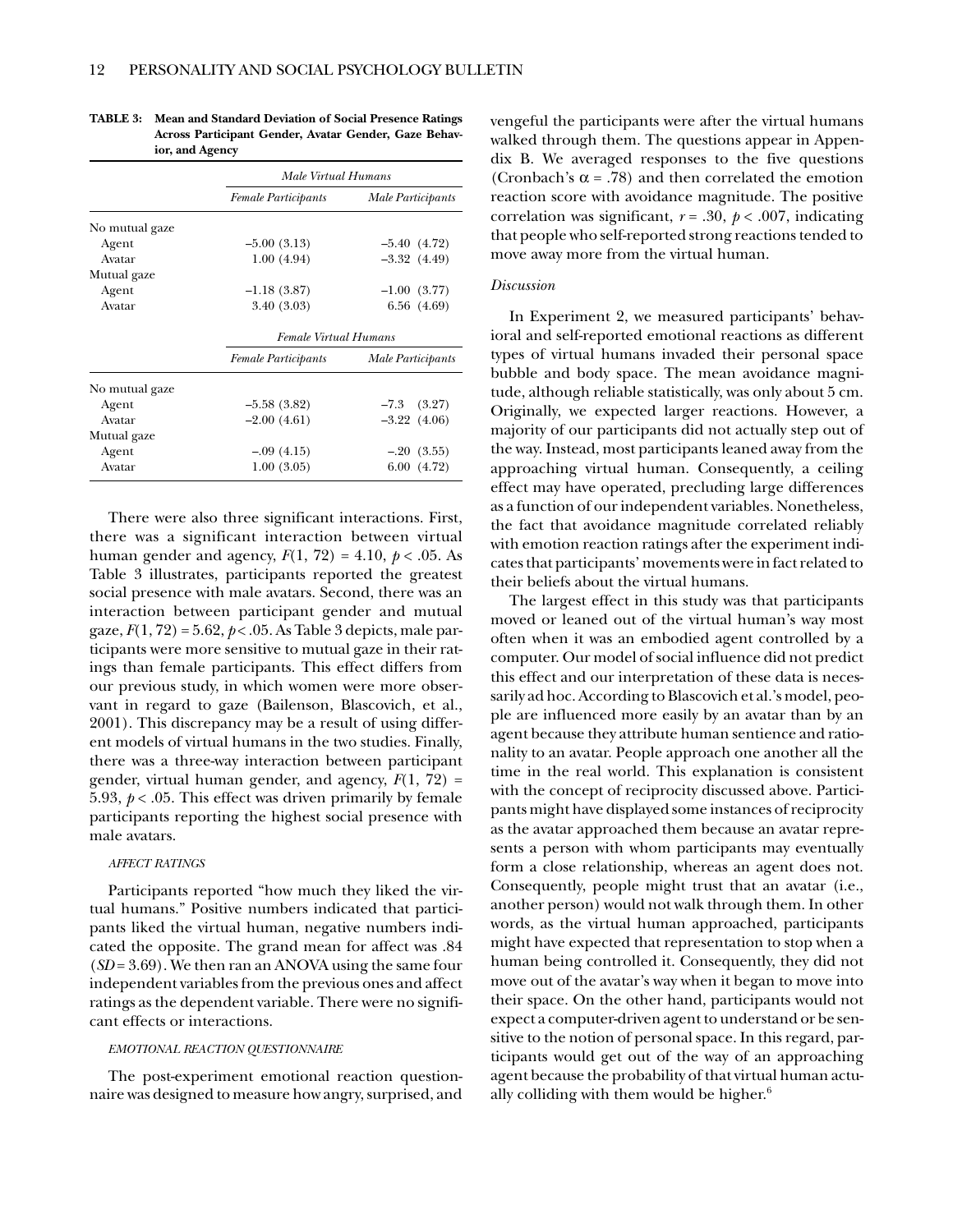#### GENERAL DISCUSSION

In both experiments, participants exhibited patterns of interpersonal distance behavior with respect to virtual humans similar to that which decades of research using actual humans have demonstrated. In Experiment 1, participants maintained personal space bubbles around virtual humans that were quite similar in both size and shape to bubbles typically maintained around actual humans. Furthermore, these results replicated those of our previous study examining proxemic behavior in IVEs (Bailenson, Blascovich, et al., 2001). However, participants behaved quite differently depending on whether the virtual human was an agent or an avatar. Specifically, in Experiment 1, the threshold for social influence regarding proxemics appeared to be higher for agents than for avatars. In other words, people gave an avatar more personal space than an agent even if the avatar did not behave realistically. However, an agent needed to display realistic gaze behavior to influence interpersonal distance behavior. This is in line with the predictions based on Blascovich et al.'s model (Blascovich, 2001, in press; Blascovich et al., in press). Furthermore, in Experiment 2, people reacted to approaching agents differently than they reacted to approaching avatars: They avoided the virtual human more when it was controlled by a computer than another veritable human being. Consequently, people may have low-level, negative reactions to an embodied agent that surface most clearly during automatic behaviors (i.e., getting out of the way).

We realize that immediacy can be measured using a host of nonverbal gestures, such as gaze, gait, facial expressions, intonation, and other cues (Burgoon et al., 1995). In the current work, we examined only interpersonal distance. Although we realize that we may have missed many instances of compensation, we were limited in the types of gestures we measured in the current study by participants' faces being covered by the HMD. In future studies, we plan to track participants' facial expressions using eye-trackers inside the HMD as well as tracking facial muscle movement. Nonetheless, it is particularly notable that using just two cues, we were able to demonstrate changes in interpersonal distance behavior to compensate for increases in mutual gaze.

In the current article, we examined two general questions: How can we use IVEs to learn more about human nonverbal behavior and how do people react to virtual humans? Immersive virtual environments have certain advantages over traditional physical environments in psychological research. As discussed above, IVEs allow us to create unique experimental manipulations. Furthermore, the technology provides us with extremely precise and unobtrusive measures: Participants had absolutely no idea we were measuring their personal space.

Regarding personal space, past research has found that greater interpersonal distance occurs between men and the smallest distance occurs between women (Brady & Walker, 1978). In the current studies, as in our previous studies (Bailenson, Blascovich, et al., 2001), we did not find this pattern. Previous findings of gender differences have attempted to explain the effect in terms of differences in body sizes (Ickes & Barnes, 1977). To more closely understand this notion, IVEs provide us an excellent tool to disentangle the normal confound of men having larger body sizes than women, because in future studies we can design our virtual humans to have any range of shapes or sizes. A related reason why we did not find the traditional gender effects in IVEs might have to do with the nature of the technology. In virtual environments, there is no possibility of physical collisions; consequently, there is no threat of physical contact or violence. In an IVE, the traditional finding (that men stay farthest away from men) may not occur because the notions of physical harm from aggression are not as easily actualized in the digital world.

One limitation to the current research is the type of interactions in which participants engaged. The nature of the label-reading task is not a typical or particularly engaging interaction. However, it was chosen because it provided a good cover story for a walk around the virtual person without making the purpose of the studies in terms of measuring proxemics obvious. We have implemented studies in IVEs with more engaging interactions, such as a group of avatars working together to play a game of 20 questions (Bailenson, Beall, & Blascovich, in press), and also have observed the influence of typical mutual gaze behaviors in those more involved tasks. In future studies, we seek to have multiple interactants navigate within the same IVE and observe their interpersonal distance behaviors.

Living, breathing humans socially respond to virtual humans in IVEs in a naturalistic way regarding personal space, social presence, and affect. This is not surprising given past research that surprisingly demonstrates that people tend to treat computer hardware in a manner that seems exclusively appropriate for humans (Reeves & Nass, 1996). This conclusion has broad implications. For example, we now know that on some basic level, people do not dismiss virtual humans as mere animations. Consequently, it should not surprise us that individuals who spend long periods of time in immersive chat rooms or video games may be substantially socially impacted by virtual others (Williams, Cheung, & Choi, 2000).

# *Advantages and Disadvantages of IVET for Psychological Research*

These studies shed light on the utility of using IVET for the purpose of studying human behavior, proxemics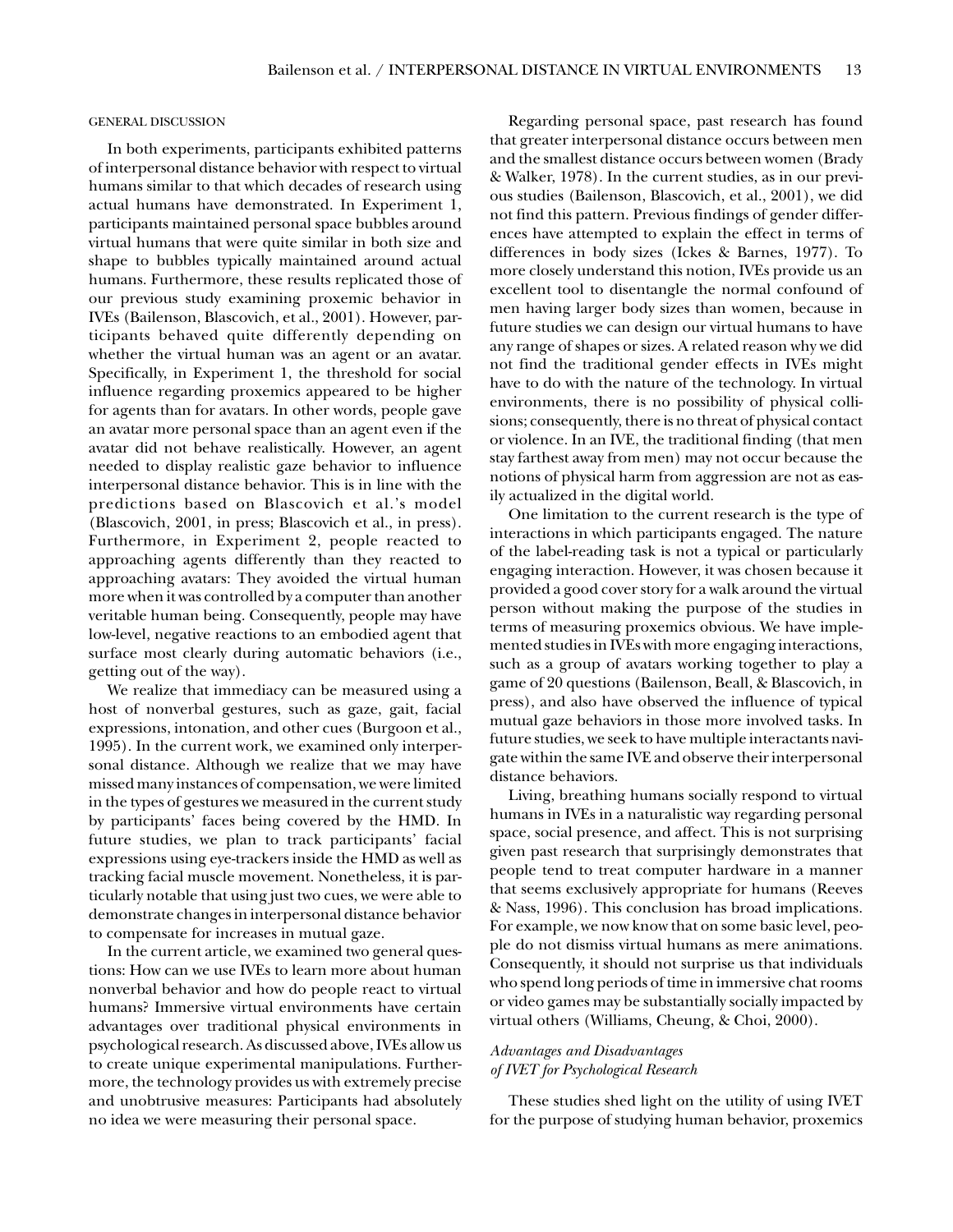in particular. However, there are some disadvantages as well. First, as certain researchers point out (Hebl & Kleck, in press; Zebrowitz, in press), the technology may be so novel that data collected inside an IVE cannot generalize to the population at large. In other words, studies in an IVE will only shed light on humans as they interact with one another virtually. However, the data collected from the current study provide support for a rebuttal to such a criticism. In the current study, participants left a remarkably naturally sized and shaped personal space bubble around virtual people. Furthermore, in some instances, we observed traditional compensation effects, despite the fact that we were limited to looking at only two nonverbal cues (gaze and interpersonal distance).

One major problem with using IVET to study interpersonal distance is the lack of physical contact between virtual representations. On a conscious level, our participants knew that there was absolutely no way that an avatar or agent could physically touch them, bump into them, or harm them in any way. Because of this high-level belief, in certain aspects, interpersonal interactions in an IVE may be fundamentally different than everyday interaction in the physical world. However, because this belief can only operate at a rational, high-conscious level, we still observed the presence of many automatic responses. In other words, despite the fact that participants knew on some level that the agents and avatars could not be touched, they still gave the virtual humans a large bubble of personal space. In time, as haptic technology develops, virtual humans will be able to "be touched" just as easily as they are able to "be seen" today.

In conclusion, we believe that IVET provides a valuable tool to study everyday nonverbal behavior. Despite differences between virtual interactions and physical interactions, psychologists will be able to use IVEs to answer questions that cannot be easily addressed using traditional surveys, vignettes, or confederates. IVET is already proving to be a worthy tool to augment traditional methods of studying human interaction.

#### **APPENDIX A Questions From the Social Presence Survey**

- 1. I perceive that I am in the presence of another person in the room with me.
- 2. I feel that the person is watching me and is aware of my presence.
- 3. The thought that the person is not a real person crosses my mind often.
- 4. The person appears to be sentient, conscious, and alive to me.
- 5. I perceive the person as being only a computerized image, not as a real person.

| <b>APPENDIX B</b>                                  |
|----------------------------------------------------|
| <b>Questions From the Post-Experiment Reaction</b> |

- 1. I felt angry when the virtual people walked through me.
- 2. I felt startled when the virtual people walked through me.
- 3. I felt scared when the virtual people walked through me.
- 4. I would be willing to delete the virtual people such that they no longer existed any longer.
- 5. After they walked right through me, I would like to get revenge against the virtual people.

#### **NOTES**

1. The realism of our environments was high enough to deter participants from attempting to collide with any objects. Only 2 of 80 actually collided with either the walls or the virtual human.

2. In both levels of the agency variable, we also told participants that there were no virtual mirrors and they would not be able to see how they themselves appeared in the virtual environment.

3. We eliminated the first trial of each block to allow participants to acquaint themselves with the procedure.

4. There was a slight confound in that the participant always walked to the back of the virtual human before the front to view the labels. However, the front/back difference occurs consistently over the five trials, suggesting that order effects are not responsible. Furthermore, our previous work on interpersonal distance in IVEs also demonstrated this difference (Bailenson, Blascovich, Beall, & Loomis, 2001).

5. Due to equipment failure, location and orientation data from two participants were lost: one in the male participant, high realism, avatar condition and one in the male participant, low realism, avatar condition.

6. In the current study, we did not include a non-humanoid control condition. In other words, we did not include any condition in which an object that approached our participants did not look like a human. The purpose of such a control condition would be to compare our data to people's general tendency to avoid a looming object. When designing the study, we attempted to include such a condition. However, it proved very difficult to implement an approaching object that (a) did not look completely unnatural and foreign (such as an inanimate pole inexplicably moving toward our participants) or (b) did not bring other meaningful variables into the control condition (such as avoiding a moving vehicle or a dog).

#### **REFERENCES**

- Andersen, P. A., Guerrero, L. K., Buller, D. B., & Jorgensen, P. F. (1998). An empirical comparison of three theories of nonverbal immediacy exchange. *Human Communication Research*, *24*, 501- 535.
- Argyle, M. (1988). *Bodily communication* (2nd ed.). London: Methuen. Argyle, M., & Dean, J. (1965). Eye-contact, distance and affiliation.
- *Sociometry*, *28*(3), 289-304.
- Bailenson, J. N., Beall, A. C., & Blascovich, J. (in press). Gaze and task performance in shared virtual environments. *Journal of Visualization and Computer Animation*.
- Bailenson, J. N., Beall, A. C., Blascovich, J., Weisbuch, M., & Raimmundo, R. (2001). Intelligent agents who wear your face: Users' reactions to the virtual self. *Lecture Notes in Artificial Intelligence*, *2190*, 86-99.
- Bailenson, J. N., Blascovich, J., Beall, A. C., & Loomis, J. M. (2001). Equilibrium revisited: Mutual gaze and personal space in virtual environments. *Presence*, *10*, 583-598.
- Biocca, F., & Levy, M. (1995). *Communication in the age of virtual reality*. Hillsdale, NJ: Lawrence Erlbaum.
- Blascovich, J.  $(2001)$ . Social influences within immersive virtual environments. In R. Schroeder (Ed.), *The social life of avatars* (pp. 127- 145). New York: Springer-Verlag.